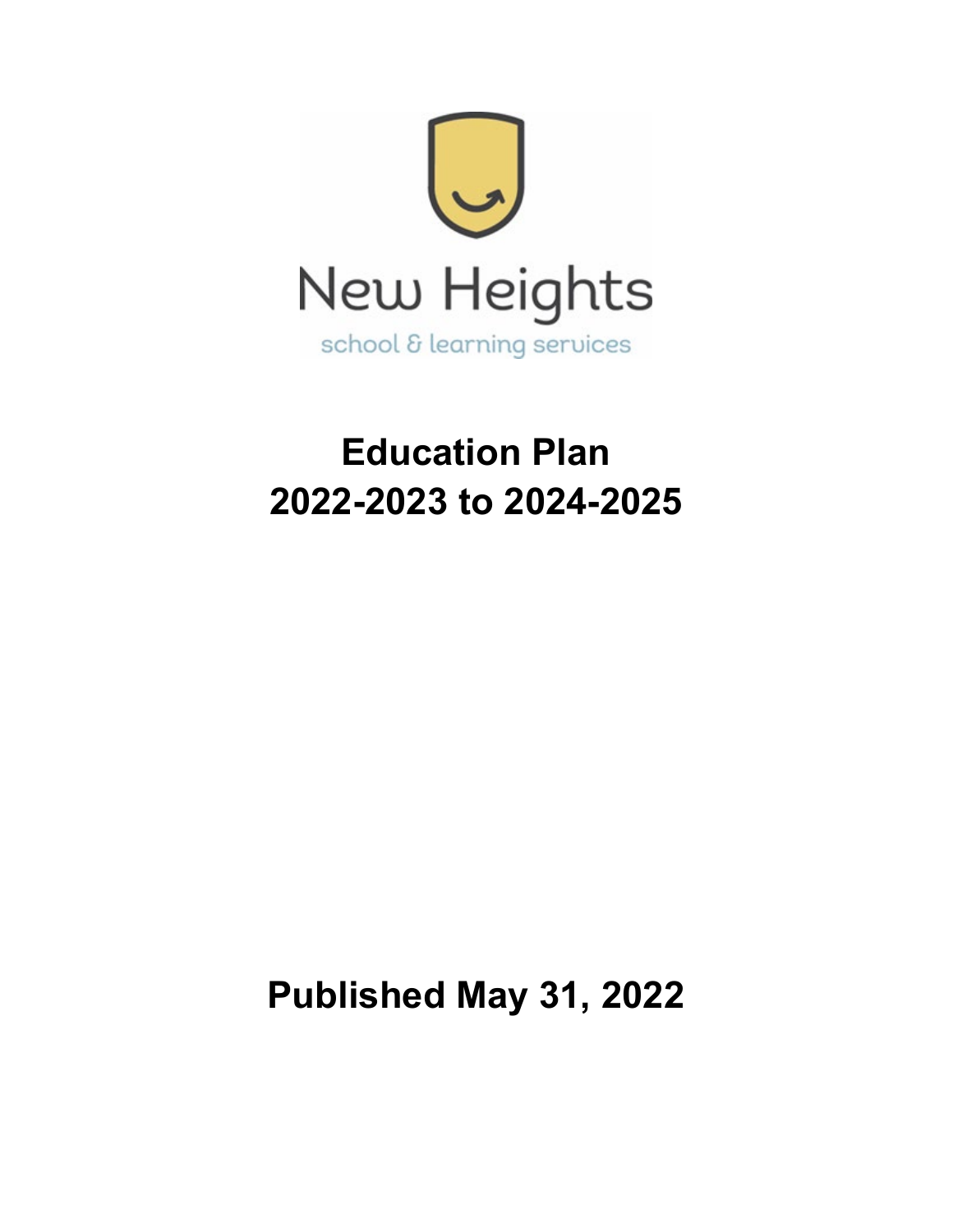# **Message from the Board Chair:**

We entered the 2021/2022 school year with cautious optimism as the restrictions around the COVID pandemic were being relaxed and there was a greater focus on in person activities throughout the New Heights community. The previous two years were a challenge that required frequent change and flexibility. Through it all however the foundational pieces have remained the same. No matter how our services are delivered, the goal is always to maintain that personal, practical, play-based, individualized approach that is the cornerstone of our programming. And while this focus has never really changed, being able to do it without having to navigate the on-going changes associated with the pandemic was a welcome opportunity. Resiliency has become a hallmark of our community as we embrace the new normal and begin to envision what we will look like as we move – hopefully – through the last stages of the pandemic.

We have continued to grow in both our programming and in the number of families we serve, and we are always looking for ways to improve what we do. This past year we made the difficult decision to close our Early Childhood Services program and replace it with a single, full day Kindergarten to Grade 1 class. While significant, we believe this change will give our students and their families a better chance to make the adjustments associated with attending a school program and give us a better opportunity to assess the needs of this age group and how to best meet those needs.

The recently released Canadian Academy of Health Sciences Assessment on Autism report highlighted the growing need in addressing the complex issues that people on the autism spectrum face. As we wrestle with a greater appreciation for how diverse this population is, it was encouraging to see this report and to envision how New Heights can continue to serve the larger autism community in the coming years.

Thank you,

Jaugher.

Dr Gary Lepine

Chairman of the Board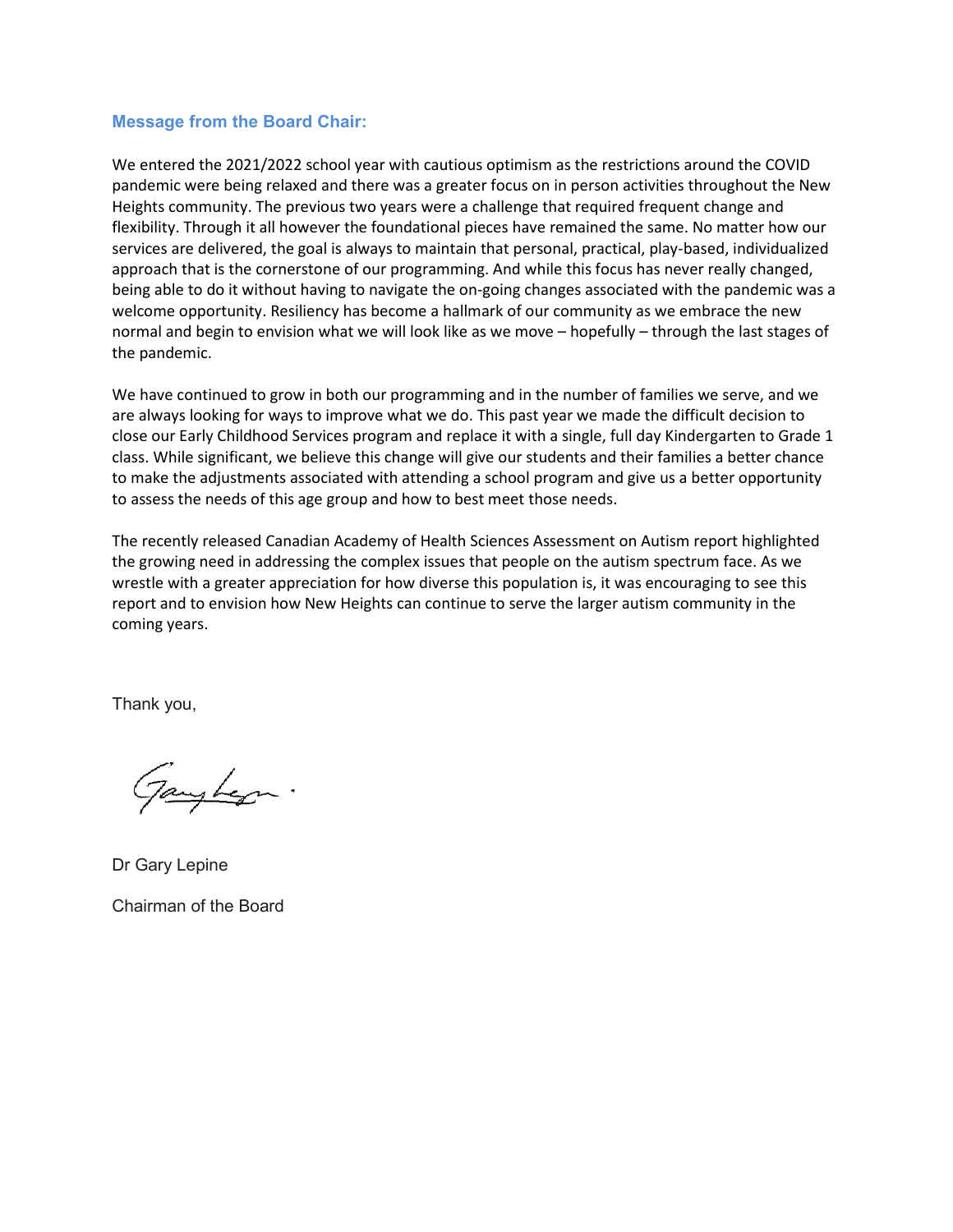#### **Accountability Statement for the Education Plan:**

The Three-Year Education Plan for New Heights School & Learning Services commencing September 1, 2022 was prepared under the direction of the Board of Directors in accordance with the responsibilities under the Private Schools Regulation and the Education Grants Regulation.

This plan was developed in the context of the provincial government's business and fiscal plans. The Board has used its performance results to develop the plan and is committed to implementing the strategies contained within the plan to improve student learning and results.

The Board approved the Education Plan for 2022/2025 on May 30<sup>th</sup>, 2022.

Janybegn.

\_\_\_\_\_\_\_\_\_\_\_\_\_\_\_\_\_\_\_\_\_\_\_\_\_\_\_\_ \_\_\_\_\_\_\_\_\_\_\_\_\_\_\_\_\_\_\_\_\_\_\_\_\_\_\_\_\_\_\_\_\_\_\_\_ Gary Lepine **Brent Williams** Brent Williams Chairman of the Board **Executive Director**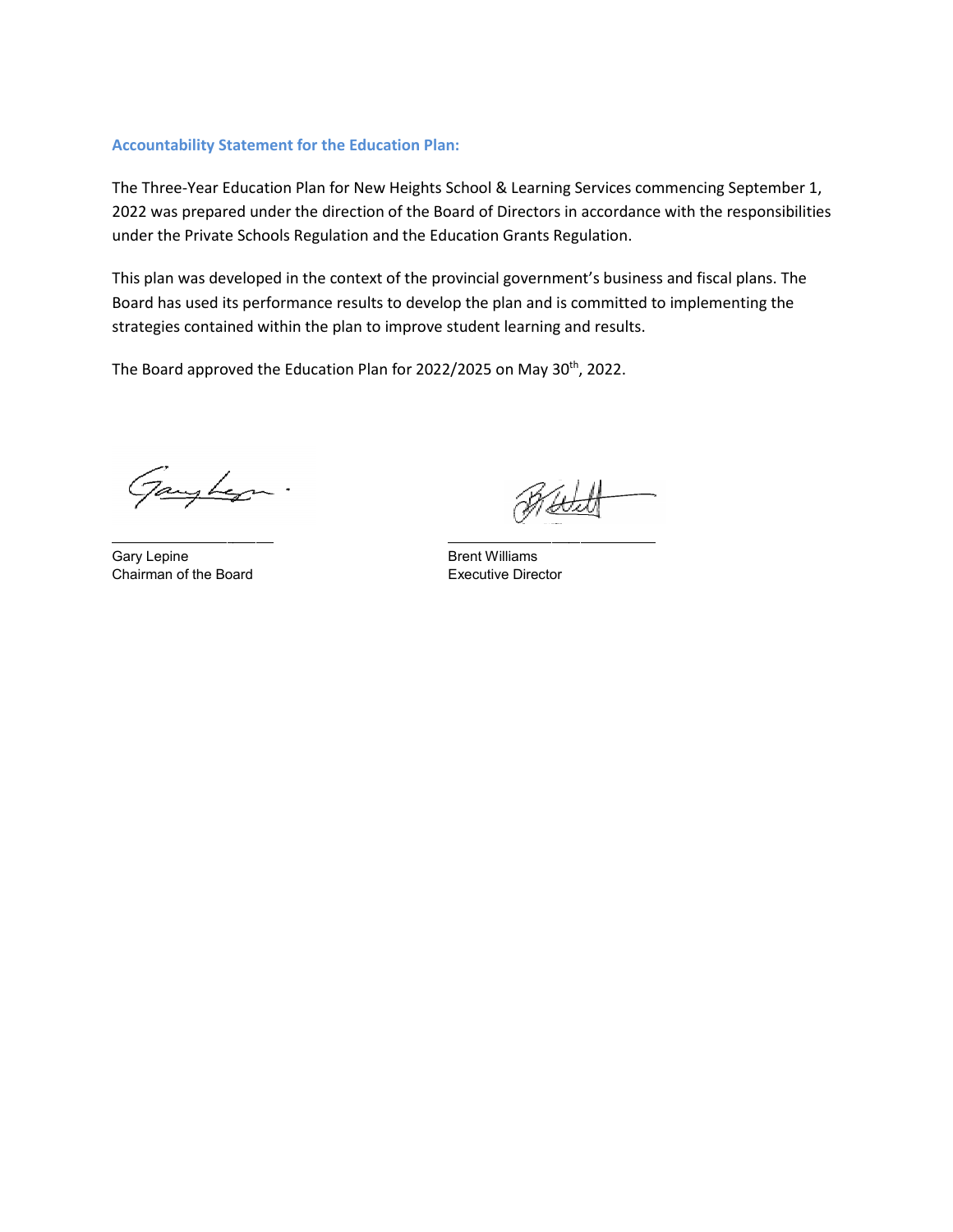#### **A Profile of New Heights School & Learning Services:**

OUR VISION: A community dedicated to pioneering a bright future for individuals on the autism spectrum to live independent, confident, and purposeful lives.

OUR MISSION: Preparing our kids for the community, and the community for our kids.

We opened our doors in 1999 to 12 students in our preschool and early intervention programs. We started with the simple goal of giving families a safe, friendly community to support their needs and build their family capacity. We expanded into our school programs in 2006.

Motivated by families who believed there could be more for their children, we grew to offer programming that ranges from preschool to early adulthood. In 2018, the New Heights Board secured our new school building in our current neighbourhood of Currie, and moved us in over the summer of 2020. There were a number of renovations that occurred over the summer and have continued through this year to prepare the space for our programming. We have a timeline of future renovations over the next few years to bring the building to our ideal space for programming.

Our goal is, and always has been, to equip each student with the skills they need to engage in and contribute to the community around them. At New Heights, our students develop strong interpersonal relationships so they can live confident and purposeful lives.

New Heights is a Designated Special Education Private School (DSEPS) reaching students ages 3 to 20, and is equipped to offer education using the Alberta Program of Studies from Kindergarten through Grade 12. Curriculum material is differentiated for each student through their Individualized Program Plan. We focus on our students' strengths and educational needs to help them become confident, productive, and responsible citizens.

We are relentlessly committed to creating a welcoming environment that focuses on the individual needs and goals of each student. Our small class sizes ensure students receive ample time and attention from their teachers, therapists, and peers. In addition to classroom teachers and educational assistants, our diverse team includes: Speech Language Pathologists, Occupational Therapists, and Psychologists, onsite throughout the week strengthening our classrooms through their knowledge, expertise, and practical support. As well, a Music Instructor, Educational Technologist, and Employment Coordinator work with the students and teachers, and a Family School Liaison Counselor works with our families.

In addition to the School, New Heights also has a Home & Community Support program for preschool aged children and their families, a Transition to Adulthood program for young adults with ASD who are graduating from or are alumni of New Heights School, and an Employment Program for our high school students to obtain and maintain part time employment in the city as they are completing high school.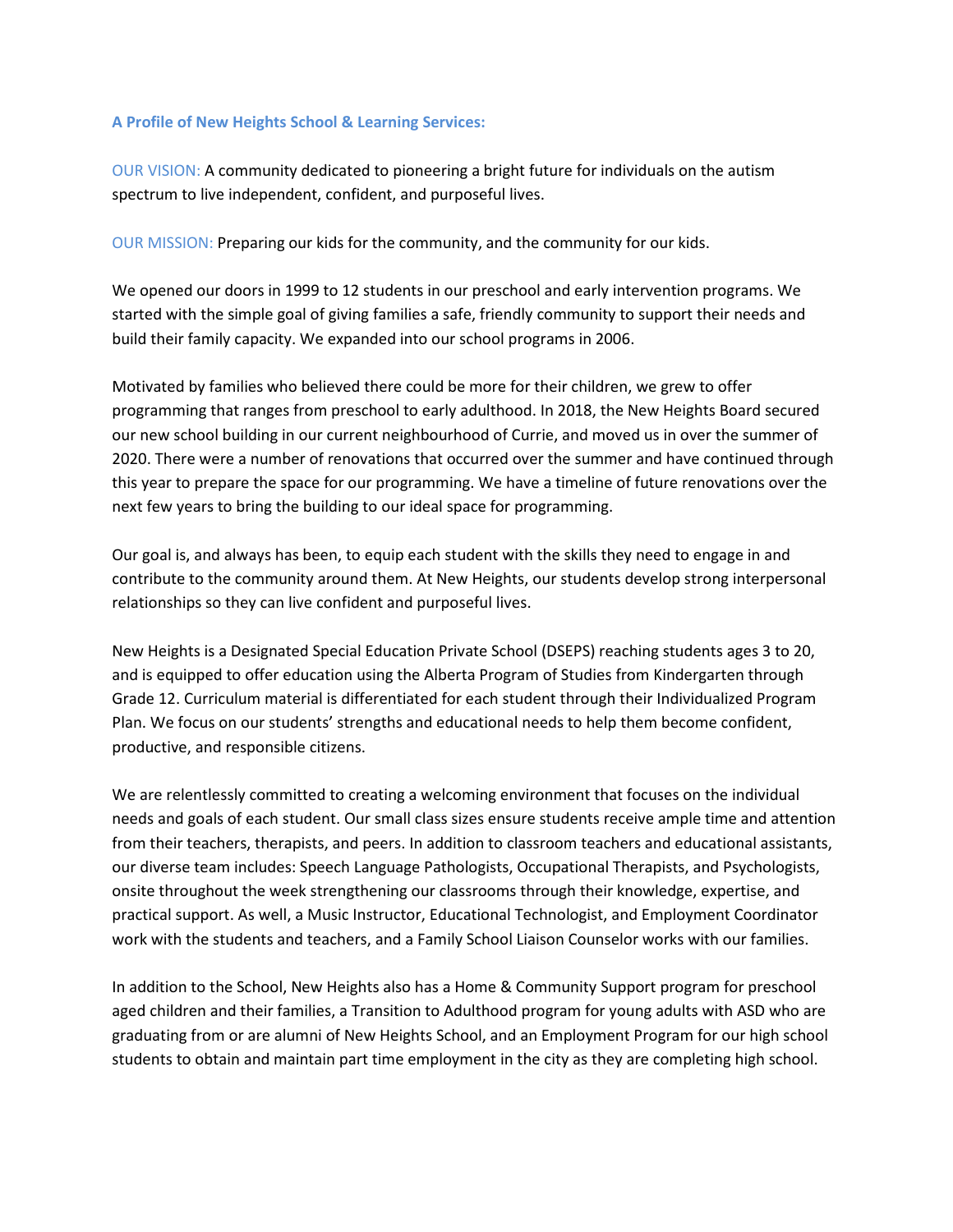## **Planning and Priorities**

**Key Priorities:** The New Heights School Education Plan is grounded in four priority areas

- Student Success and Transition
- Collaboration for Professional Growth
- Employability
- A Welcoming Community

There are strong connections between the priority areas. Each of the areas overlap to meet the needs of our students.

## **Assurance Model**

Planning and reporting for New Heights School is based on continuous improvement and includes:

- Ensuring plans are aligned with provincial and community priorities
- Incorporating stakeholder input through a variety of methods
- Preparing a budget that reflects resources to build the priority areas
- Implementing strategies to maintain or improve student learning and achievement
- Monitoring implementation and adjusting methods as needed
- Measuring, analyzing and reporting results
- Using results to identify areas for improvement and to develop strategies and targets for future plans
- Communicating with stakeholders about education plans and results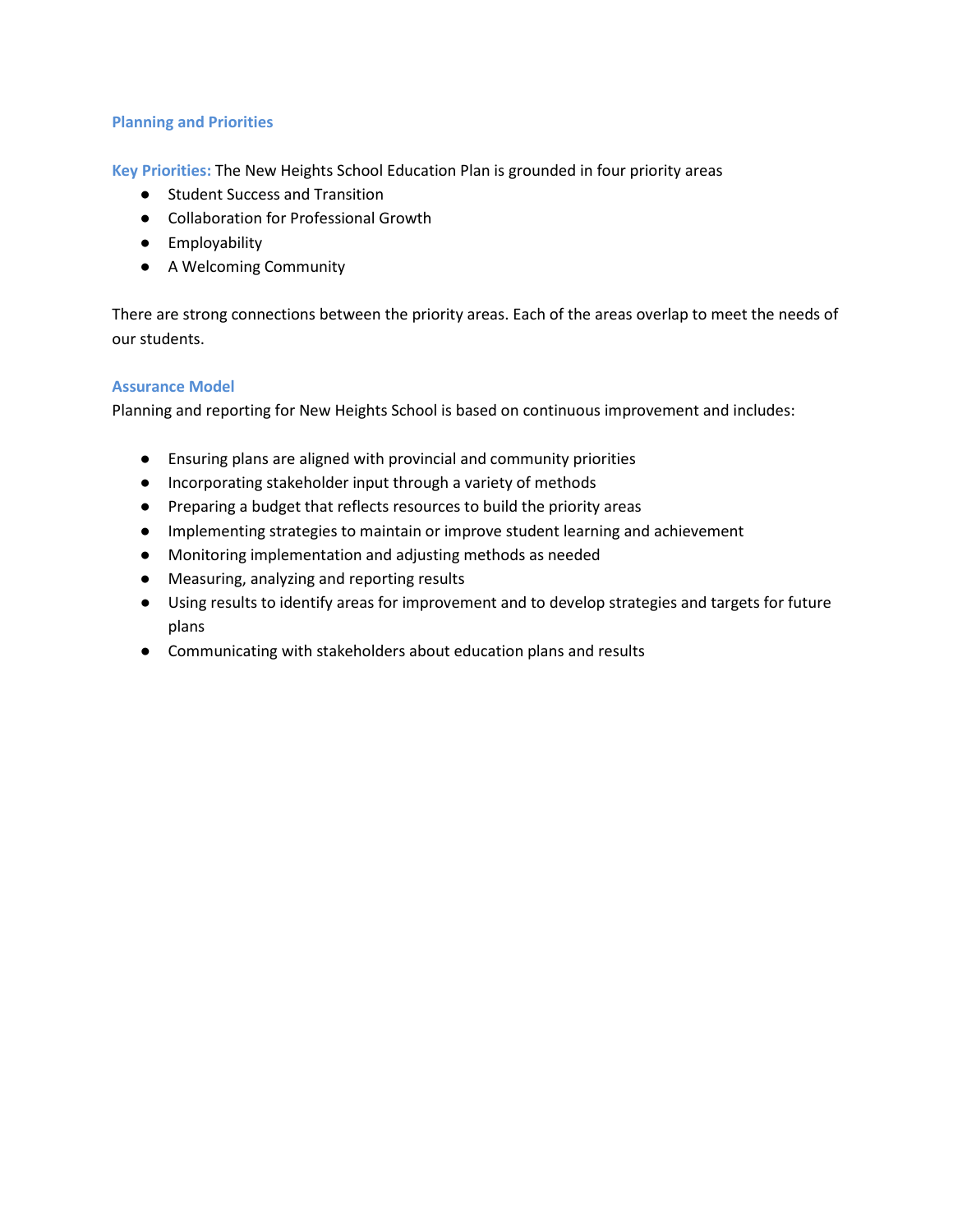## **Key Priority: Student Success and Transition**

The successful journey of a student from when they enter New Heights, through to high school completion and beyond.

At New Heights, success is defined as growth in academic achievement, social-emotional learning, and student engagement and participation in the community around them. Student success at New Heights is not just about completing high school, but about transitioning effectively and confidently into life beyond high school. This has led us to develop the New Heights Transition to Adulthood (T2A) program. We walk alongside our high school students, and continue to meet and provide coaching to connect our emerging adults to resources in the community, as they graduate from high school and enter adulthood (up to 25 years old).

- Students demonstrate growth in provincial learning outcomes, demonstrating improvement in numeracy and literacy.
- Students experience effective transitions throughout their school journey and into adult life.
- Students are supported in their growth in literacy and numeracy through the research, development, staff training and implementation of a literacy and numeracy program (or combination of literacy programs and numeracy programs) throughout the New Heights K-12 program.
- Success defined as growth in education, employment, social development, independent living, and self-advocacy will be evident in the culture of New Heights School.
- Students demonstrate growth in personal academic achievement, employment skills, social development, and self-determination.

| Measure:                                                                                                           | Provincial<br>(AE) /<br>Local<br>(NHS) | Actual<br>2020-2021 | Current<br><b>Target</b><br>2021-2022 | <b>Target</b><br>2022-2023 | <b>Target</b><br>2023-2024 | <b>Target</b><br>2024-2025 |
|--------------------------------------------------------------------------------------------------------------------|----------------------------------------|---------------------|---------------------------------------|----------------------------|----------------------------|----------------------------|
| Percentage of teachers, parents and<br>students who agree that students are<br>engaged in their learning at school | AE                                     | 97%                 | 90%                                   | 90%                        | 90%                        | 90%                        |
| Overall satisfaction with the quality of basic<br>education                                                        | AE                                     | 97%                 | 90%                                   | 90%                        | 90%                        | 90%                        |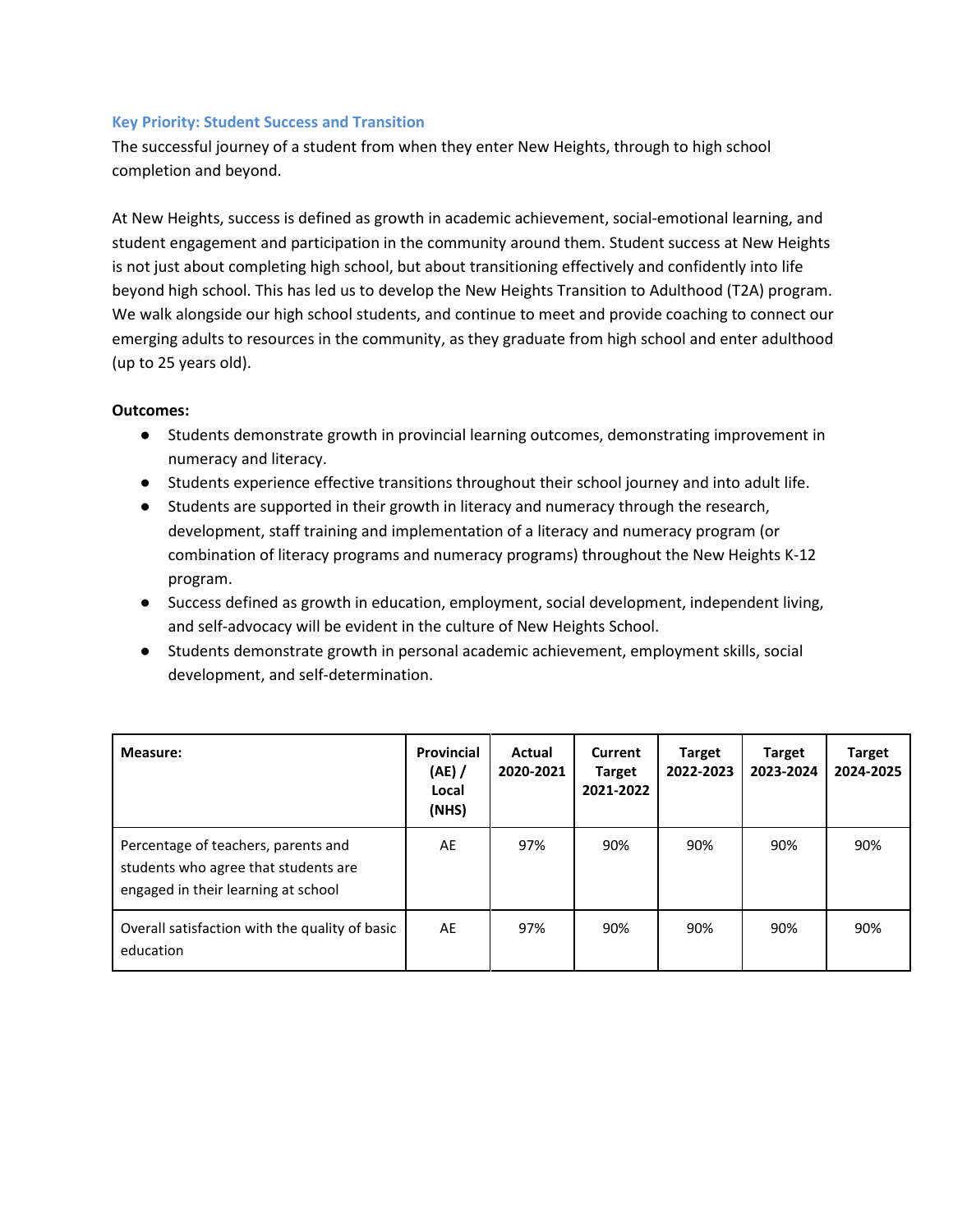| Measure:                                                                                                                                                                        | <b>Provincial</b><br>(AE) /<br>Local<br>(NHS) | Actual<br>2020-2021 | <b>Current</b><br><b>Target</b><br>2021-2022 | <b>Target</b><br>2022-2023 | <b>Target</b><br>2023-2024 | <b>Target</b><br>2024-2025 |
|---------------------------------------------------------------------------------------------------------------------------------------------------------------------------------|-----------------------------------------------|---------------------|----------------------------------------------|----------------------------|----------------------------|----------------------------|
| Overall satisfaction with the opportunity<br>for students to receive a broad program of<br>studies, including fine arts, careers,<br>technology, health and physical education  | AE                                            | 91%                 | 90%                                          | 90%                        | 90%                        | 90%                        |
| Overall agreement that students model the<br>characteristics of active citizenship                                                                                              | AE                                            | 97%                 | 95%                                          | 95%                        | 95%                        | 95%                        |
| Percentage of students who have an<br>Emotional Regulation goal included on their<br>IPP.                                                                                       | <b>NHS</b>                                    | n/a                 | 100%                                         | 100%                       | 100%                       | 100%                       |
| Percentage of students who have an<br>Executive Functioning Skill goal included on<br>their IPP.                                                                                | <b>NHS</b>                                    | n/a                 | 80%                                          | 80%                        | 80%                        | 80%                        |
| Percentage of students on a modified<br>program who achieved growth of at least<br>one grade level on reading and math<br>assessments (overall cohort results Gr 3, 6,<br>9)    | <b>NHS</b>                                    | $\ast$              | 80%                                          | 85%                        | 90%                        | 90%                        |
| Percentage of students on an adapted<br>program who achieved growth of at least<br>three grade levels on reading and math<br>assessments (overall cohort results Gr 3, 6,<br>9) | <b>NHS</b>                                    | 83%                 | 80%                                          | 85%                        | 90%                        | 90%                        |
| Percentage of students who achieved the<br>acceptable standard on Provincial<br>Achievement Tests (overall cohort results)                                                      | AE                                            | $n/a*$              | 15%                                          | 20%                        | 25%                        | 30%                        |
| Percentage of students who achieved the<br>standard of excellence on Provincial<br>Achievement Tests (overall cohort results)                                                   | AE                                            | $n/a*$              | 0%                                           | 0%                         | 0%                         | 0%                         |
| High School completion rate of students<br>within three, four, and five years of<br>entering Grade 10                                                                           | AE                                            | 85%                 | 85%                                          | 90%                        | 90%                        | 90%                        |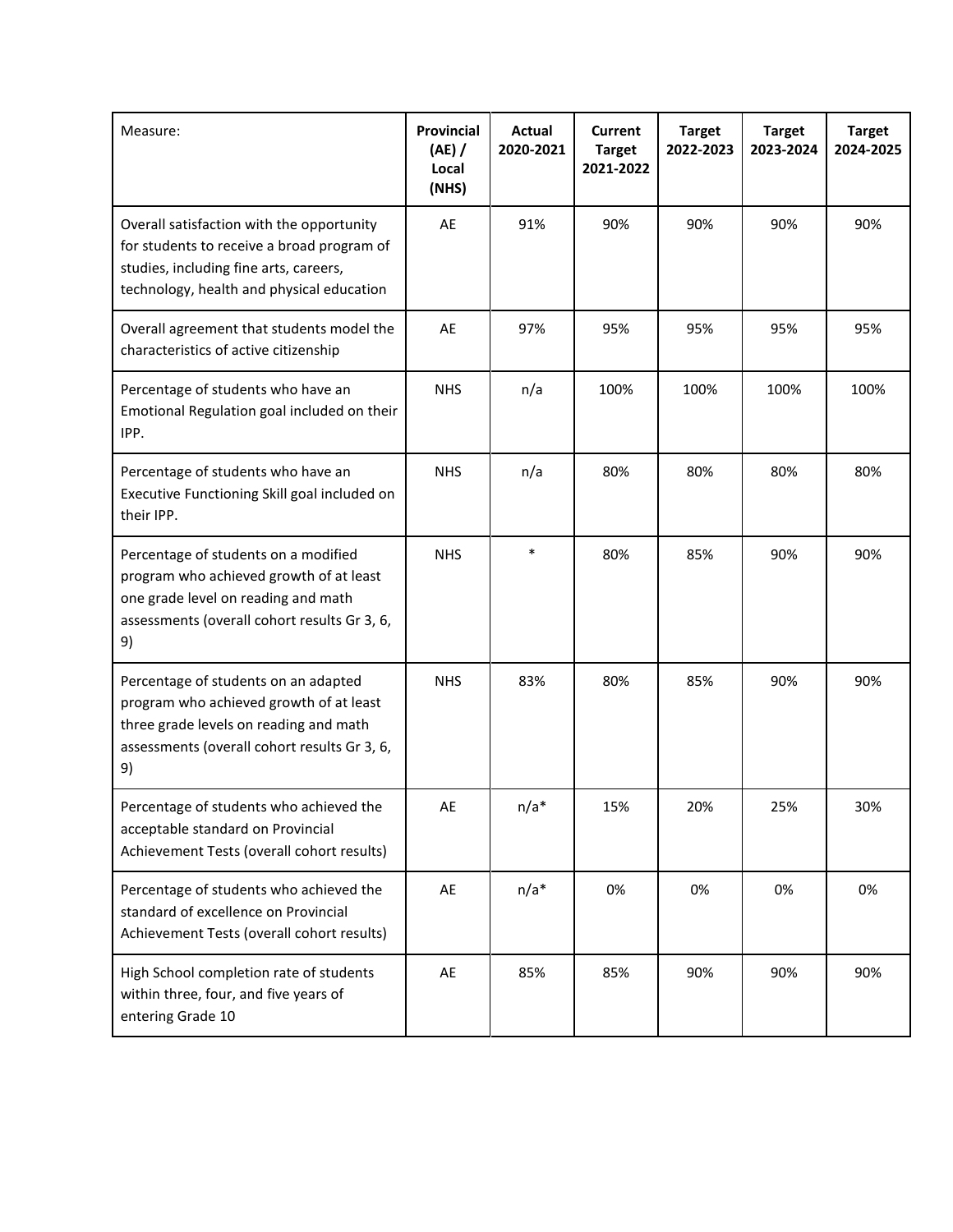| Measure:                                                                                                                                                                                                | <b>Provincial</b><br>$(AE)$ /<br>Local<br>(NHS) | Actual<br>2020-2021 | <b>Current</b><br><b>Target</b><br>2021-2022 | <b>Target</b><br>2022-2023 | <b>Target</b><br>2023-2024 | <b>Target</b><br>2024-2025 |
|---------------------------------------------------------------------------------------------------------------------------------------------------------------------------------------------------------|-------------------------------------------------|---------------------|----------------------------------------------|----------------------------|----------------------------|----------------------------|
| Overall agreement that students are<br>prepared for the next grade group level,<br>who feel students will complete high<br>school, and who feel students are prepared<br>for a life beyond high school. | <b>NHS</b>                                      | n/a                 | 80%                                          | 85%                        | 90%                        | 90%                        |
| Percentage of students who achieved the<br>acceptable standard on diploma exams<br>(overall results)                                                                                                    | AE                                              | $n/a**$             | 25%                                          | 25%                        | 30%                        | 30%                        |
| Of the students writing, percentage of<br>students who achieved the acceptable<br>standard on exams (overall results)                                                                                   | AE/NHS                                          | $n/a**$             | 75%                                          | 75%                        | 75%                        | 75%                        |
| High school to employment transition rate<br>of students within six years of entering<br>Grade 10                                                                                                       | <b>NHS</b>                                      | n/a                 | 90%                                          | 90%                        | 90%                        | 90%                        |
| High school to post secondary transition<br>rate of students within 5 years of receiving<br>their Diploma or Certificate of Achievement                                                                 | <b>NHS</b>                                      | n/a                 | 60%                                          | 60%                        | 60%                        | 60%                        |
| Overall percentage of New Heights alumni<br>who are actively involved or pursuing<br>growth in Education, Employment, Social<br>Groups, and Independent Living, and<br>Health & Wellbeing.              | <b>NHS</b>                                      | 80%                 | 80%                                          | 85%                        | 90%                        | 90%                        |
| Percentage of Grade 12 students<br>participating in the New Heights T2A<br>program.                                                                                                                     | <b>NHS</b>                                      | 100%                | 80%                                          | 80%                        | 80%                        | 80%                        |
| Percentage of alumni successfully<br>transitioned to other Calgary area<br>programming within three years of<br>participating with T2A.                                                                 | <b>NHS</b>                                      | 100%                | 80%                                          | 85%                        | 90%                        | 90%                        |

\*New Heights paused our participation in the Provincial Achievement Tests from 2020-2021 due to the COVID-19 pandemic.

\*\*New Heights paused our participation in the Diploma Exams from 2020-2021 due to the COVID-19 pandemic.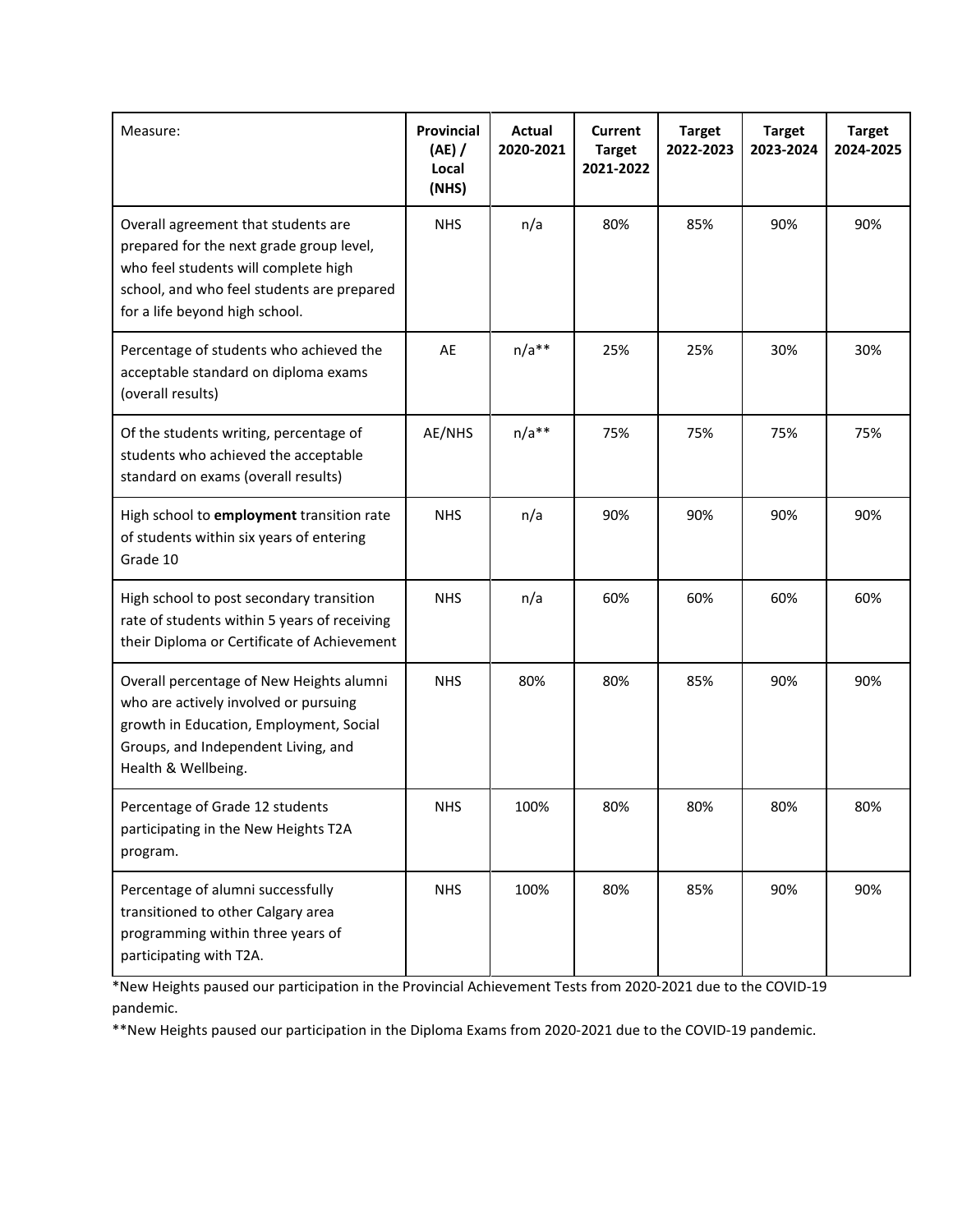## **Strategies:**

- Develop and implement student specific strategies to regulate emotions (match our energy to the context) to increase students' capacity to be available for learning; as well as focus on tools and strategies to promote executive functioning skills, especially in the areas of planning, memory retention, persistence, task initiation, and organization (ongoing staff development focuses).
- Continue to grow staff knowledge, skill and confidence in the use of communication and information technology in the classroom environment by having an Educational Technologist on staff and in the classrooms for consultation and staff development. Integration of technology in the classroom positively promotes executive functioning skills and literacy for our students, better preparing our students for the community.
- Continue to implement a more structured routine of when assessment of the Gr 3, 6, and 9 cohort in reading and math will occur, moving into the third year of evidence gathering through this method for New Heights.
- Using the research and program planning from 2022-2023, begin teacher training and pilot our literacy program plan, focusing on communication and interaction for our students with ASD. Continue with a plan for full implementation K-12 in 2023-2024.
- Continue to offer physical education, health, art, technology, and music as part of our regular programming. Continue to offer foods, drama, CTS, and work experience as high school option courses.
- Continue to partner with the New Heights Transition to Adulthood (T2A) program for effective transitioning for our students/alumni to adult life.

Note: Local strategies will be evaluated through surveys, before/after questionnaires, and focus groups with stakeholders including classroom teaching teams and school therapists, and also by observing increased use of visuals, tools and technology present in the classroom environments.

The Transitioning to Adulthood branch is evaluated through program specific goals, student qualitative interviews, parent/guardian qualitative interviews, and feedback surveys, as well as being shaped from current research and networking within the ASD community.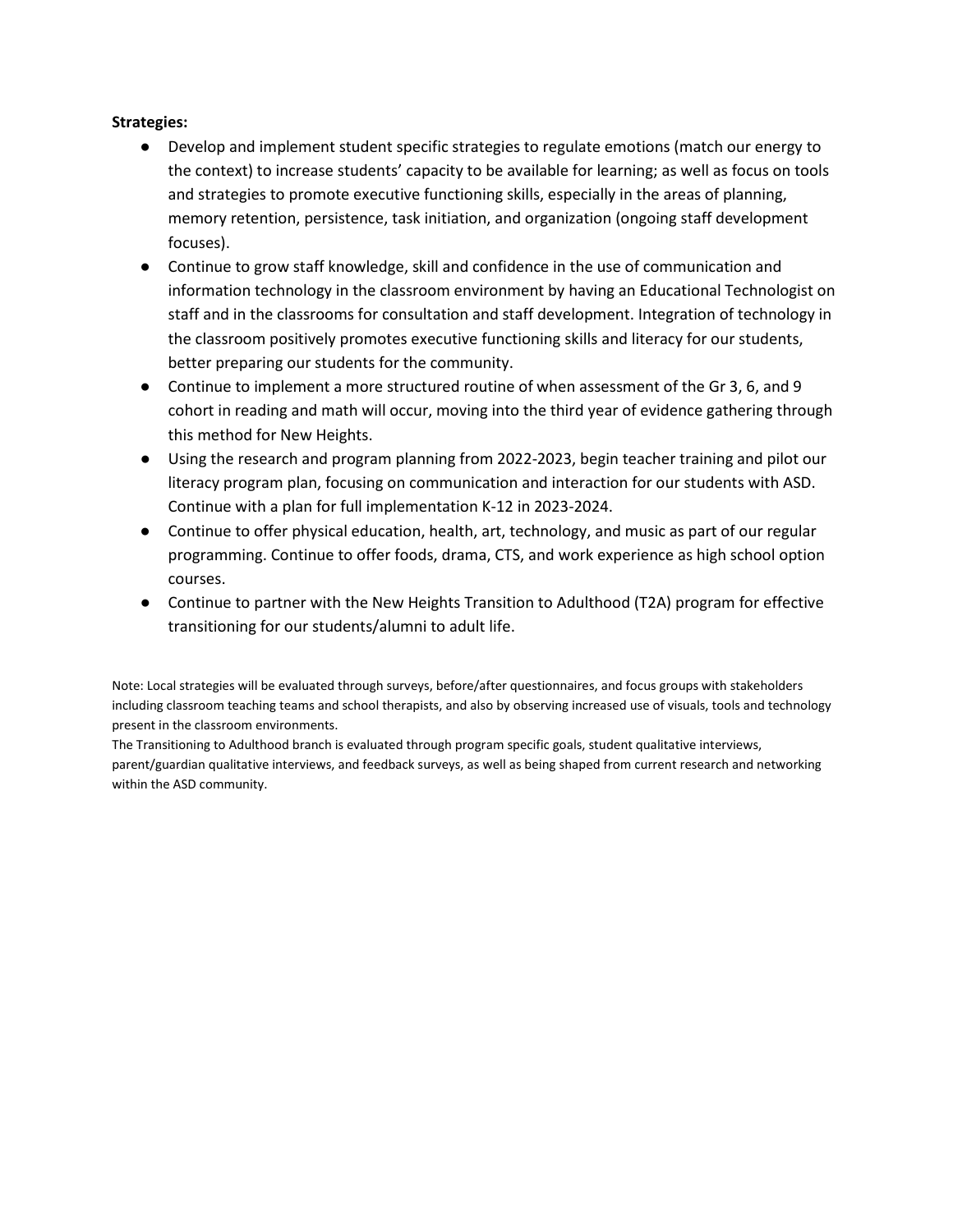# **Key Priority: Employability**

The ability of students to effectively and confidently step out into the community and contribute to the world around them.

Without support, a staggering 70% of individuals with ASD, even with postsecondary degrees, struggle to find and maintain employment. Our goal is that every New Heights student will secure paid employment while they are still at New Heights, and will receive the coaching they need to keep that job or find meaningful employment after graduating. Research shows that the greatest predictor of youth having a paid job at or above minimum wage after leaving high school is having a paid job while attending high school. This has led us to develop the New Heights Employment Program for our students in Grade 10+. Through this Employment Program, our students receive support and coaching as they seek, land, and maintain their first part-time after school or summer jobs while they are attending high school.

- All students completing high school also graduate with the experience of having a part time job.
- Each student has the opportunity for growth and success in the workforce.
- Students are contributing citizens in the Calgary community.
- Employers gain experience in working with individuals with ASD, and gain an understanding of the benefit of having employees on the spectrum.
- Students are supported in their growth in employment skills and life skills through the introduction of programming in elementary and junior high, expanding on the current programming in high school.
- Students are able to access the supports and services they need to achieve success through the reduction of barriers.

| Measure:                                                                                                                                    | Provincial<br>(AE) / Local<br>(NHS) | Actual<br>2020-2021 | Current<br>Target<br>2021-<br>2022 | Target<br>2022-2023 | Target<br>2023-2024 | Target<br>2024-2025 |
|---------------------------------------------------------------------------------------------------------------------------------------------|-------------------------------------|---------------------|------------------------------------|---------------------|---------------------|---------------------|
| Overall agreement that students model the<br>characteristics of active citizenship                                                          | AE                                  | 97%                 | 95%                                | 95%                 | 95%                 | 95%                 |
| Overall agreement that students are taught<br>attitudes and behaviours that will make<br>them successful at work when they finish<br>school | AE                                  | 97%                 | 90%                                | 95%                 | 95%                 | 95%                 |
| Overall satisfaction that students<br>demonstrate the knowledge, skills and<br>attitudes necessary for lifelong learning                    | AE                                  | 96%                 | 90%                                | 95%                 | 95%                 | 95%                 |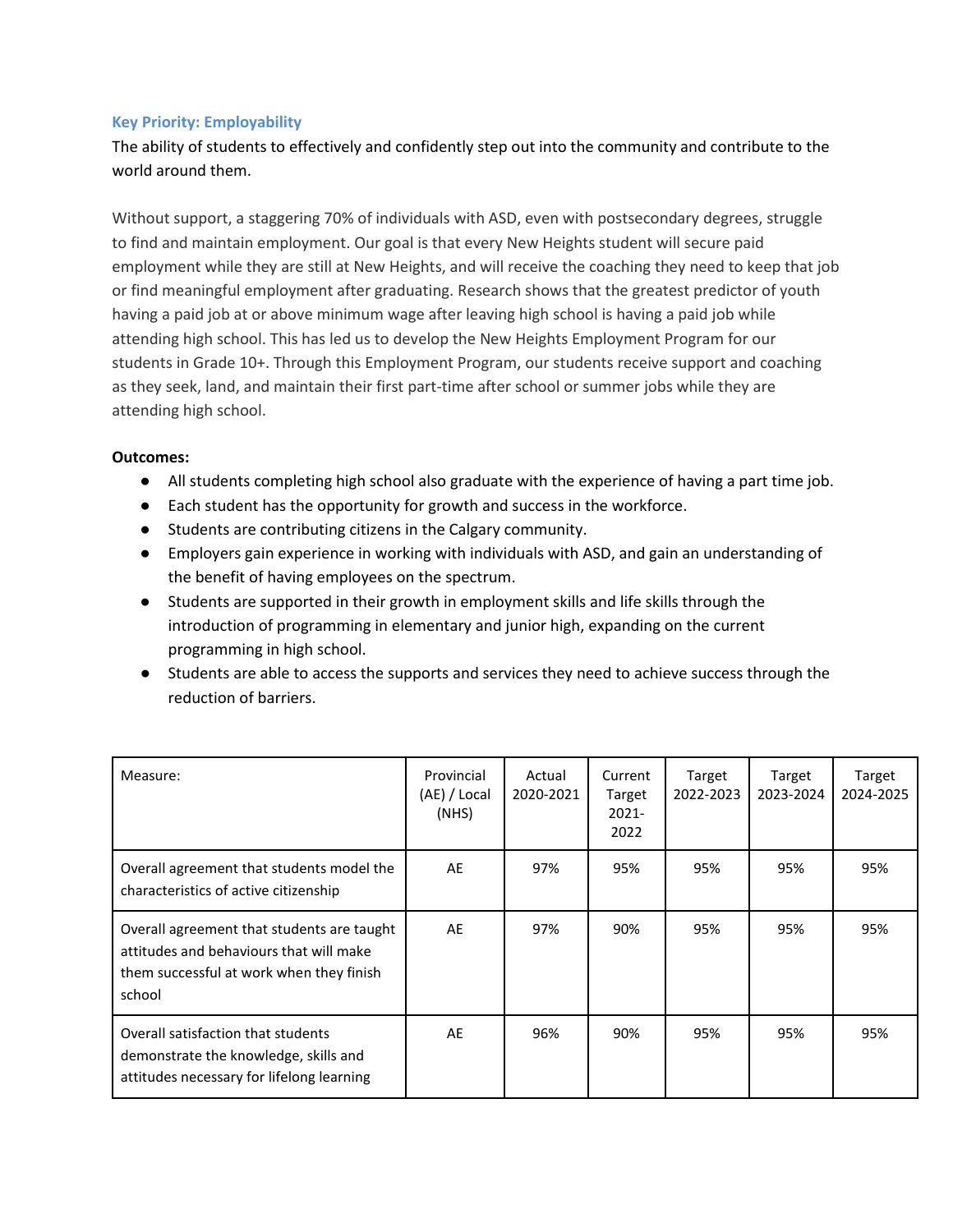| Measure:                                                                                                                                                                                                | Provincial<br>(AE) / Local<br>(NHS) | Actual<br>2020-2021 | Current<br>Target<br>$2021 -$<br>2022 | Target<br>2022-2023 | Target<br>2023-2024 | Target<br>2024-2025 |
|---------------------------------------------------------------------------------------------------------------------------------------------------------------------------------------------------------|-------------------------------------|---------------------|---------------------------------------|---------------------|---------------------|---------------------|
| Overall agreement that students are<br>prepared for the next grade group level,<br>who feel students will complete high<br>school, and who feel students are prepared<br>for a life beyond high school. | <b>NHS</b>                          | n/a                 | 80%                                   | 85%                 | 90%                 | 90%                 |
| Percentage of high school students<br>participating in the Employment Program<br>within their years of high school                                                                                      | <b>NHS</b>                          | 90%                 | 80%                                   | 85%                 | 90%                 | 90%                 |
| Percentage of high school students<br>participating in part time jobs during the<br>school year.*                                                                                                       | <b>NHS</b>                          | 20%                 | 70%                                   | 75%                 | 85%                 | 90%                 |
| Percentage of graduating students who<br>have had experience in a part-time job in<br>High School*                                                                                                      | <b>NHS</b>                          | 50%                 | 80%                                   | 85%                 | 90%                 | 95%                 |
| Percentage of employers of New Heights<br>students who agree that they would hire<br>another employee on the autism spectrum.                                                                           | <b>NHS</b>                          | $\ast$              | 90%                                   | 90%                 | 90%                 | 90%                 |

\*The success of this measure is impacted by the restrictions and shutdowns due to the COVID-19 pandemic in 2021. Targets have been adjusted to account for the economy re-opening.

# **Strategies:**

- Encourage connection for all Grade 10s, and all students entering New Heights in high school, with the Employment Program Coordinator in early Fall.
- Re-establish partnerships for work experience practicums in the community for all New Heights high school students as the economy reopens.
- Implement the Employment Skills Program (ESP) for students in high school, and students on modified programs in junior high.
- Develop a life skills program plan, informed by the identified gaps in the skills of our emerging adults in our Transitioning to Adulthood (T2A) program, to pilot in junior high small groups. Continue with a Program Assistant staff position for effective implementation. Set a plan for staff training and pilot implementation in 2022-2023, with a plan for full implementation K-12 in 2023-2024.
- Continue to build relationships with Calgary employers and provide access for communicating and learning about working with students on the autism spectrum through the Employment Program.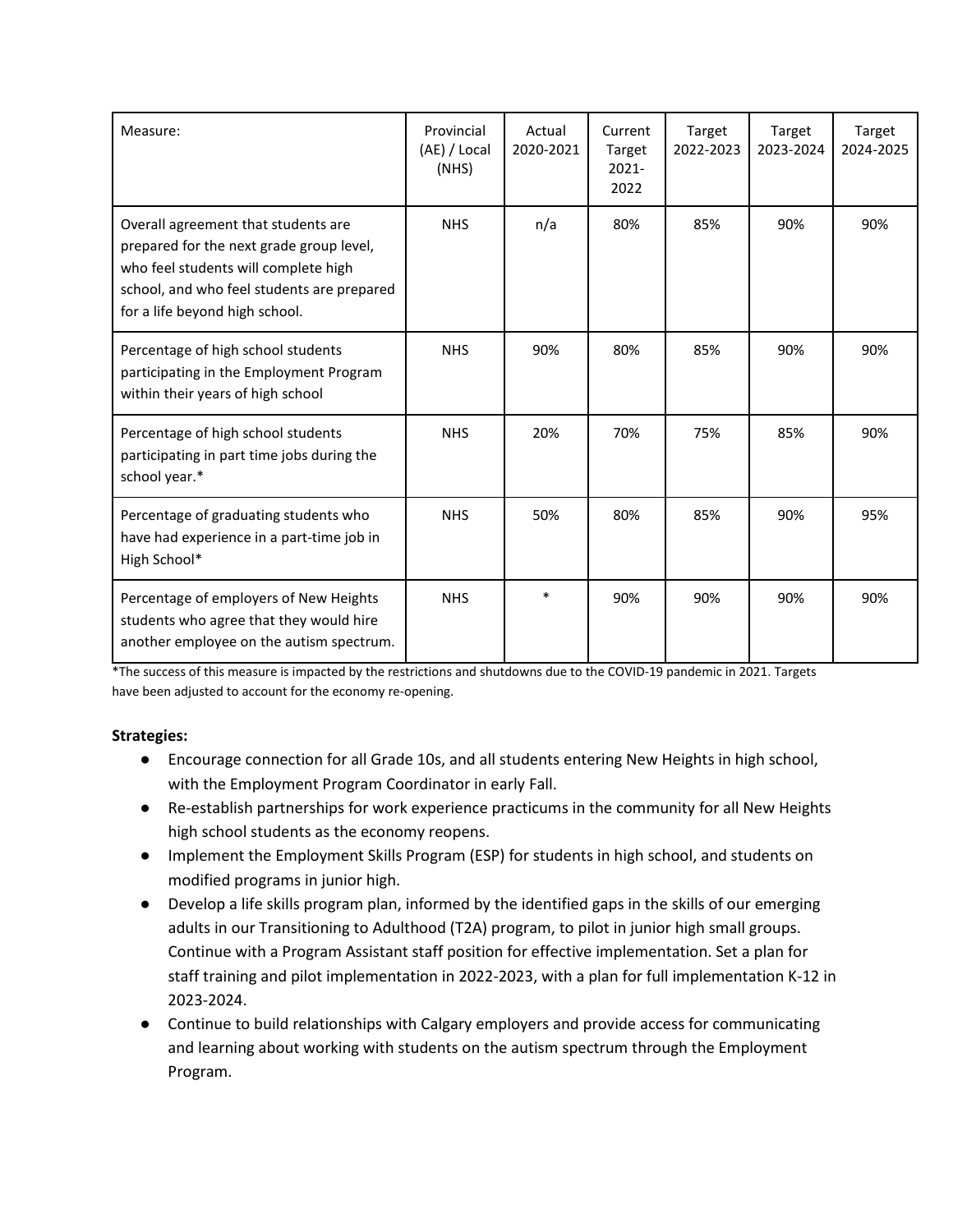● Continue the Employment Program, providing high school students with the opportunity and skills to gain part-time employment after school and on weekends, building confidence and capacity for these individuals.

Note: Local strategies will be evaluated through surveys, before/after questionnaires, and focus groups with stakeholders including classroom teaching teams and school therapists, and also by observing increased use of visuals, tools and technology present in the classroom environments.

The Transitioning to Adulthood branch is evaluated through specific goals, student qualitative interviews, parent/guardian qualitative interviews, and feedback surveys, as well as being shaped from current research and networking within the ASD community.

The Employment Program is evaluated through specific goals, student qualitative interviews, parent/guardian qualitative interviews, and feedback surveys, as well as being shaped from current research and networking within the ASD community.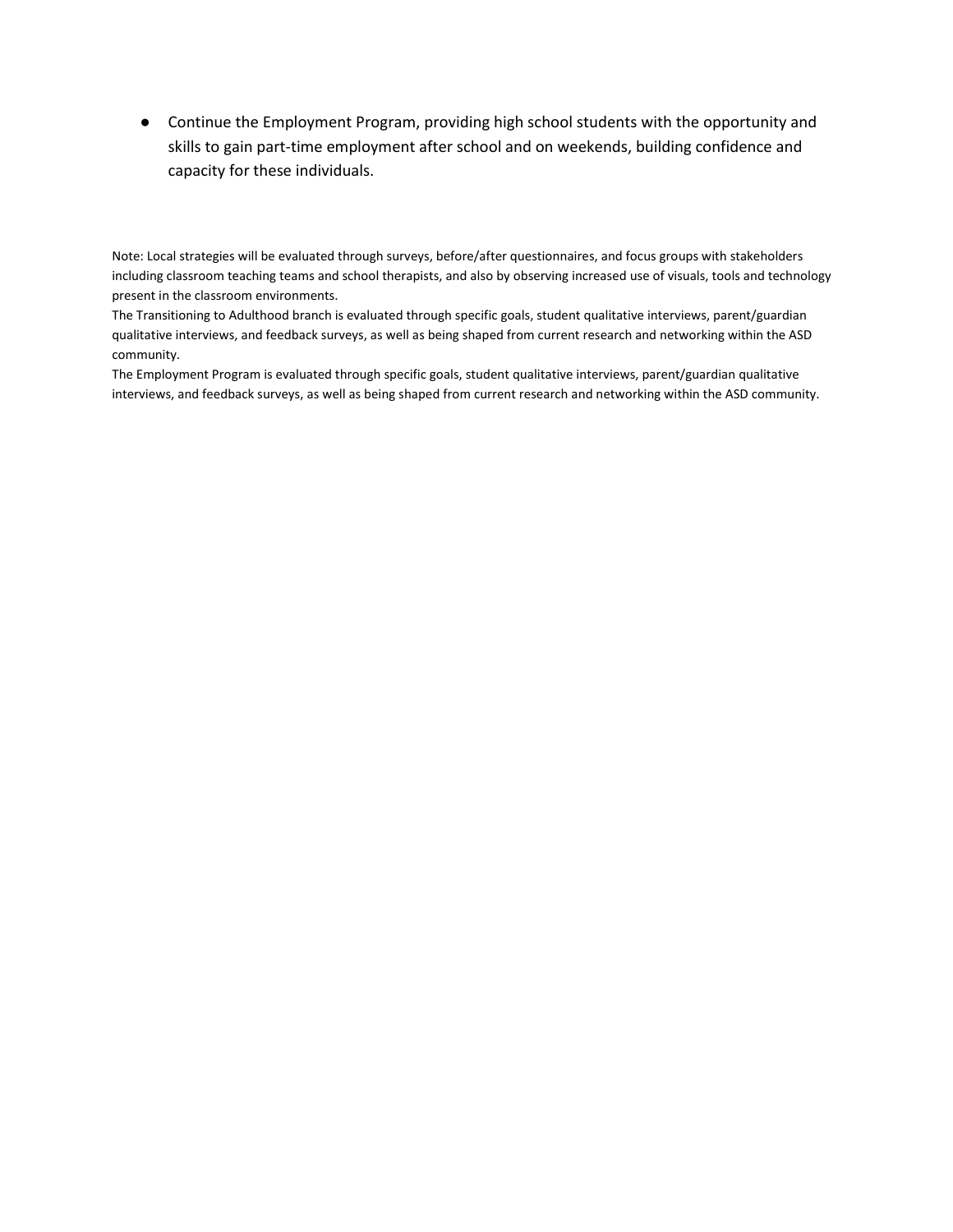## **Key Priority: Collaboration for Professional Growth**

As a team, striving for success for all students through: excellence in differentiated instruction, support for students, and a reduction in barriers. This includes continuous learning from each other and our students, as staff seek to grow in understanding of experiencing the world with ASD.

At New Heights, we have a strong emphasis on growing our staff understanding of the human experience of ASD. Our professional development is rooted in building strong relationships, and often includes growth in strategies and tools to develop social communication, emotional regulation, and effective practical supports, including integrated assistive technology, to bridge executive functioning differences. We seek to infuse student interests into the curriculum. This individualization requires teachers and staff who are confident experts in differentiation throughout the school and who are confident in collaborating and sharing feedback with each other.

- All staff have the ability to meet the diverse needs of all students through excellent instruction.
- Students are supported in their academic and social emotional wellbeing.
- Students are able to access the supports and services they need to achieve success through the reduction of barriers.

| Measure:                                                                                                                                                                                                                                          | Provincial<br>(AE) / Local<br>(NHS) | Actual<br>2020-<br>2021 | Target<br>$2021 -$<br>2022 | Target<br>2022-2023 | Target<br>2023-2024 | Target<br>2024-<br>2025 |
|---------------------------------------------------------------------------------------------------------------------------------------------------------------------------------------------------------------------------------------------------|-------------------------------------|-------------------------|----------------------------|---------------------|---------------------|-------------------------|
| Percentage of teachers reporting that in the past<br>3-5 years the professional development and in-<br>servicing received from New Heights has been<br>focused, systematic and contributed significantly<br>to their ongoing professional growth. | AE                                  | 100%                    | 90%                        | 90%                 | 90%                 | 90%                     |
| Overall agreement that students are safe at<br>school and learning the importance of caring                                                                                                                                                       | AE                                  | 99%                     | 95%                        | 95%                 | 95%                 | 95%                     |
| Percentage of teachers, parents and students<br>who agree that students are engaged in their<br>learning at school                                                                                                                                | AE                                  | 97%                     | 90%                        | 95%                 | 95%                 | 95%                     |
| Overall percentage of teachers, parents and<br>students who agree that their learning<br>environments are welcoming, caring, respectful<br>and safe.                                                                                              | AE                                  | 98%                     | 95%                        | 95%                 | 95%                 | 95%                     |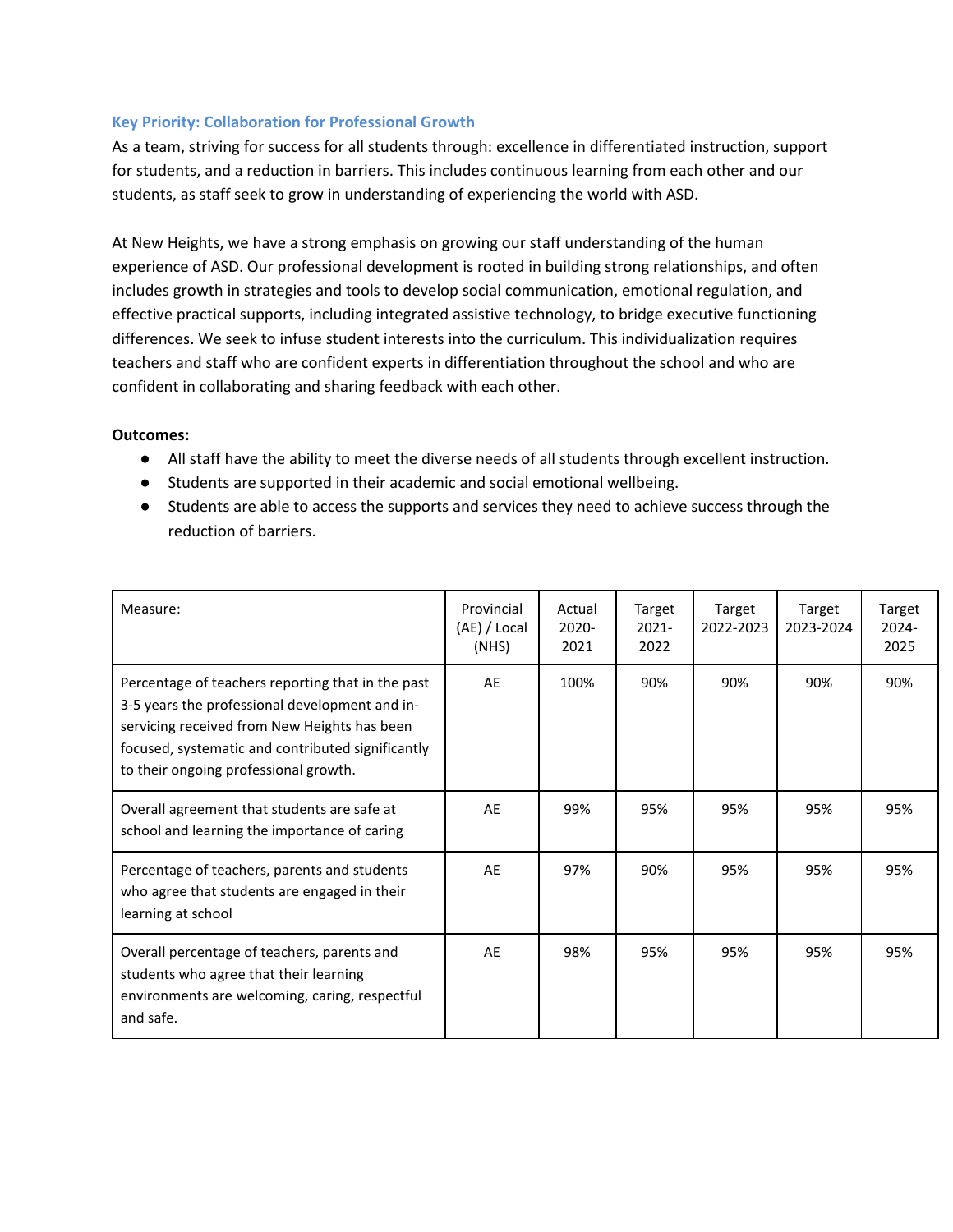| Measure:                                                                                                                                                  | Provincial<br>(AE) / Local<br>(NHS) | Actual<br>2020-<br>2021 | Target<br>$2021 -$<br>2022 | Target<br>2022-2023 | Target<br>2023-2024 | Target<br>2024-<br>2025 |
|-----------------------------------------------------------------------------------------------------------------------------------------------------------|-------------------------------------|-------------------------|----------------------------|---------------------|---------------------|-------------------------|
| Percentage of teachers, parents and students<br>who agree that students have access to the<br>appropriate supports and services at school                 | AE                                  | 99%                     | 95%                        | 95%                 | 95%                 | 95%                     |
| Percentage of students on a modified program<br>who achieved growth of at least one year on the<br>cohort (Gr 3, 6, 9) reading and math assessments       | <b>NHS</b>                          | $\ast$                  | 80%                        | 85%                 | 90%                 | 90%                     |
| Percentage of students on an adapted program<br>who achieved growth of at least three years on<br>the cohort (Gr 3, 6, 9) reading and math<br>assessments | <b>NHS</b>                          | 83%                     | 80%                        | 85%                 | 90%                 | 90%                     |
| Overall percentage of staff showing goals and<br>targeted areas of growth in their professional<br>learning plans for the school year                     | <b>NHS</b>                          | n/a                     | 100%                       | 100%                | 100%                | 100%                    |

## **Strategies:**

- Collaborate with specialists on the multidisciplinary team to design and provide targeted and specialized supports to enable achievement of the learning outcomes; using appropriate universal and targeted strategies and supports to address each students' strengths, learning challenges and areas for growth.
- Create meaningful, collaborative learning opportunities for teachers and staff to cultivate and develop a shared responsibility for the success of all students. Emphasize practical, play-based methods, through SCERTS (social communication, emotional regulation, transactional supports) in staff development continued in the 2022-2023 school year.
- Provide opportunities throughout the school day for students to meet with supportive adults in their school environment (e.g. psychologist, principal, OT, SLP, T2A)
- Focus on tools and therapy support to promote social development, group work, and perspective taking, increasing student social engagement in both academic and social environments, including using evidence based curriculum such as SCERTS, Social Thinking and PEERS.
- Increase teacher collaboration through the established Professional Learning Community to effectively infuse indigenous perspectives and experiences in the classroom, creating heightened awareness of culture, history and issues.
- Continue established Professional Learning Community to attend Professional Development opportunities in the province and bring their learning to the whole staff community to effectively teach FNMI perspectives and experiences, treaties, agreements, and the history and legacy of residential schools.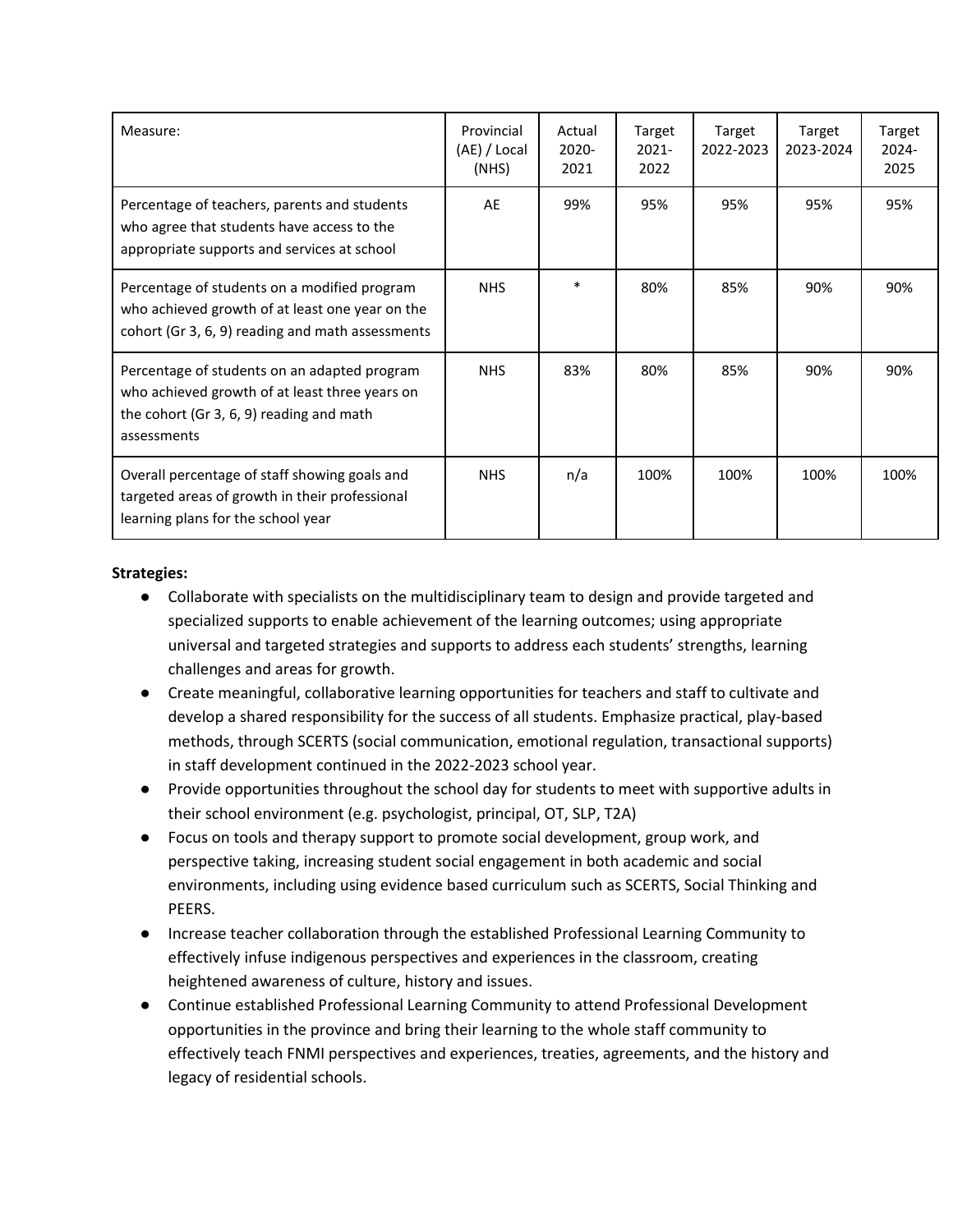● Enhance our school library to promote effective teaching of diversity in community, including FNMI perspectives and LGBTQ2S+ resources.

Note: Local strategies will be evaluated through surveys, before/after questionnaires, and focus groups with stakeholders including classroom teaching teams and school therapists, and also by observing increased use of visuals, tools and technology present in the classroom environments.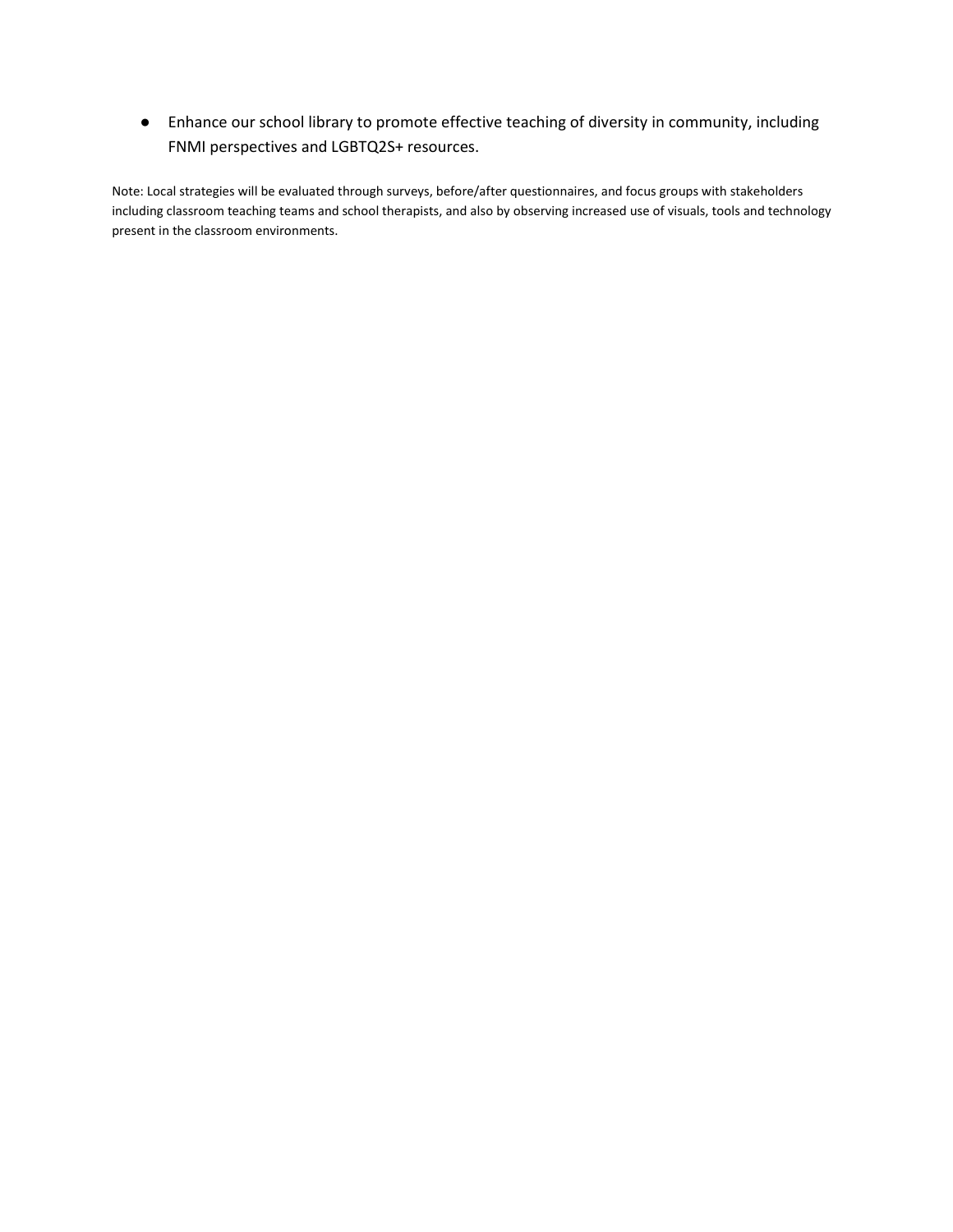# **Key Priority: A Welcoming Community**

New Heights is known by students, parents, and staff as a place that is safe and welcoming. We strive for an environment where our students can build their own identity being wildly themselves, as well as connect with the people and environment around them; allowing the community to benefit from their talents, skills, and a different way of thinking.

We, along with the world, have been experiencing life during a pandemic over the past 3 school years, and grateful to (hopefully) be coming out of it, though we continue to do life in a new way. Much of the way we had built our school experience, had to pivot quickly. Though we have been mostly in-person during the 2020-2021 year, we had shifted to a more virtual, cohorted world, and are gradually, with hope and appropriate caution, learning to spread throughout our building and integrate into the community around us more regularly again. Though we were creative and found pockets of the New Heights culture within this new way of living in restrictions, there is still much to re-build to find that special belonging that is such a safe-haven for our students, parents and staff.

In addition to the pandemic, we experienced growth of our student body for the first time in the past 2 school years, and know the importance of embracing that culture, as well as expanding it within this growth. This is why 'A Welcoming Community' is known as a key priority for our Society over the next few years.

- Community connections are re-established and strengthened, including work experience placements, school networks and partnerships, and other agencies in the ASD community, such as the Ability Hub.
- New Heights parents are active participants in their child's program and in the school community.
- New Heights students and staff are actively building a greater school community through connecting and interacting across age-groups and classrooms.
- A sense of community, identity and belonging is evident in the culture of New Heights School and Learning Services.

| Measure:                                                                                             | Provincial<br>(AE) / Local<br>(NHS) | Actual<br>2020-<br>2021 | Current<br>Target<br>2021-2022 | Target<br>2022-2023 | Target<br>2023-2024 | Target<br>2024-2025 |
|------------------------------------------------------------------------------------------------------|-------------------------------------|-------------------------|--------------------------------|---------------------|---------------------|---------------------|
| Overall agreement that students are safe at<br>school and learning the importance of caring          | AE                                  | 99%                     | 95%                            | 95%                 | 95%                 | 95%                 |
| Overall agreement that students have<br>appropriate access to the support and<br>services at school. | AE                                  | 99%                     | 95%                            | 95%                 | 95%                 | 95%                 |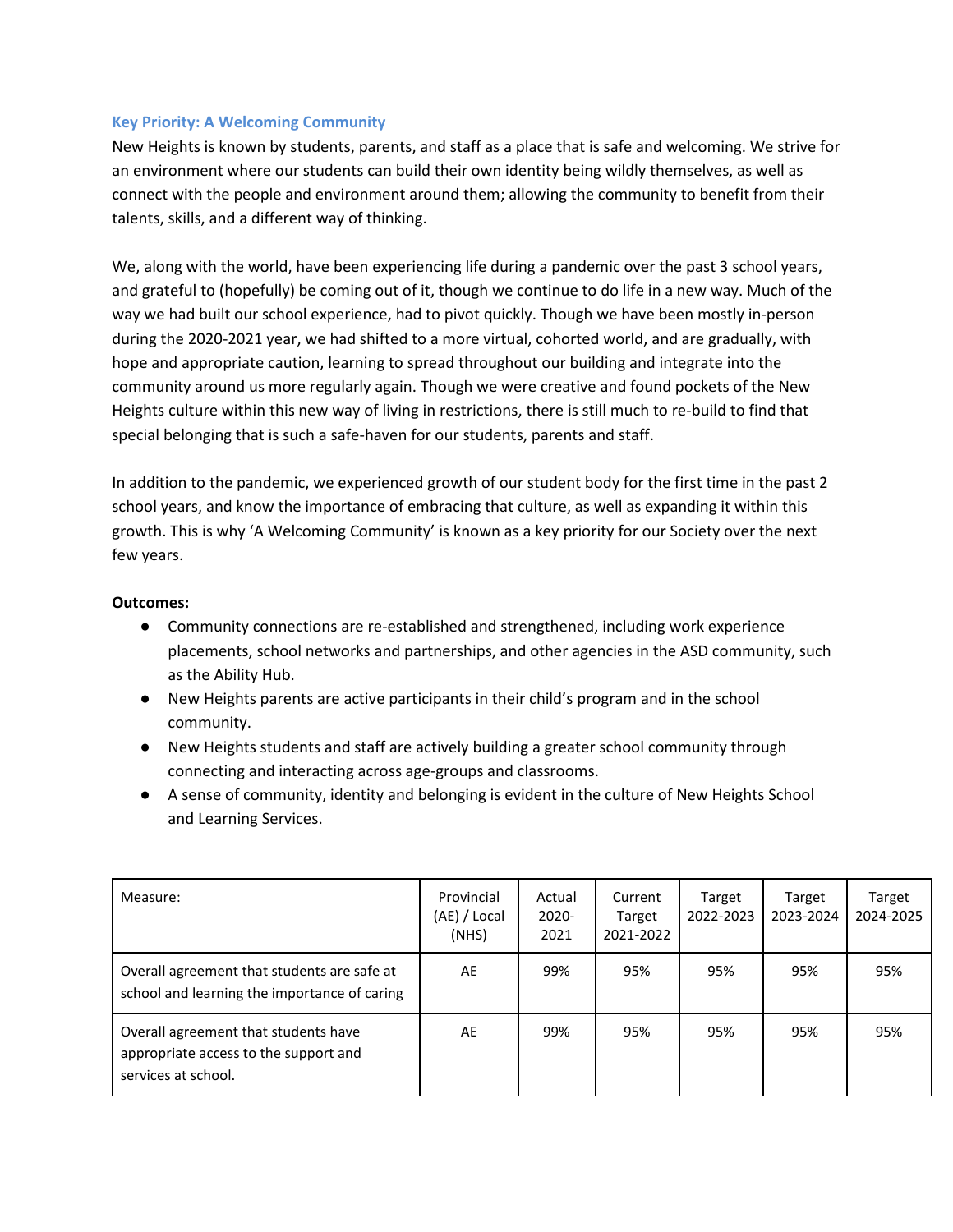| Measure:                                                                                                                                                         | Provincial<br>(AE) / Local<br>(NHS) | Actual<br>2020-<br>2021 | Current<br>Target<br>2021-2022 | Target<br>2022-2023 | Target<br>2023-2024 | Target<br>2024-2025 |
|------------------------------------------------------------------------------------------------------------------------------------------------------------------|-------------------------------------|-------------------------|--------------------------------|---------------------|---------------------|---------------------|
| Percentage of teachers, parents and students<br>who agree that their learning environments<br>are welcoming, caring, respectful and safe.                        | AE                                  | 98%                     | 95%                            | 95%                 | 95%                 | 95%                 |
| Overall percentage of stakeholders satisfied<br>with parental involvement in decisions about<br>their child's education.                                         | AE                                  | 93%                     | 90%                            | 95%                 | 95%                 | 95%                 |
| Overall percentage of stakeholders indicating<br>that their school and schools in their<br>jurisdiction have improved or stayed the<br>same the last three years | AE                                  | 96%                     | 90%                            | 95%                 | 95%                 | 95%                 |
| Overall percentage of stakeholders indicating<br>that the student voice is heard in their school<br>community.                                                   | <b>NHS</b>                          | n/a                     | 80%                            | 85%                 | 90%                 | 95%                 |
| Number of active partnerships in the Calgary<br>community for student work experience<br>practicum placements.*                                                  | <b>NHS</b>                          | n/a                     | 10                             | 12                  | 15                  | 17                  |

\*The success of this measure is impacted by the restrictions and shutdowns due to the COVID-19 pandemic in 2021. Targets have been adjusted to account for the economy re-opening.

# **Strategies:**

- Continue to re-establish and maintain relationships with the network of partners and agencies. Continue with the Community Liaison role to navigate these relationships
- Continue to hold and grow Whole School Activities throughout the year, like the Science Fair and Talent Show, including student input through the re-established New Heights Student Council.
- Re-develop and strengthen the New Heights Student Council to ensure infusion of student voice in school decisions.
- Enhance our school library to promote effective teaching of diversity in the community, including LGBTQ2S+ resources.
- Collaborate with the Parent Advisory Council to continue their mission of building community among New Heights families, and work with them to develop what this may look like when inperson gatherings are a possibility again.
- Increase opportunities for parent education through our Family School Liaison counselor, as well as our therapy team. Partner with other ASD agencies to facilitate and keep from duplicating programming and resources.
- Continue to build New Heights Board capacity through revisiting, revising, and strengthening the Society's long term strategic plan.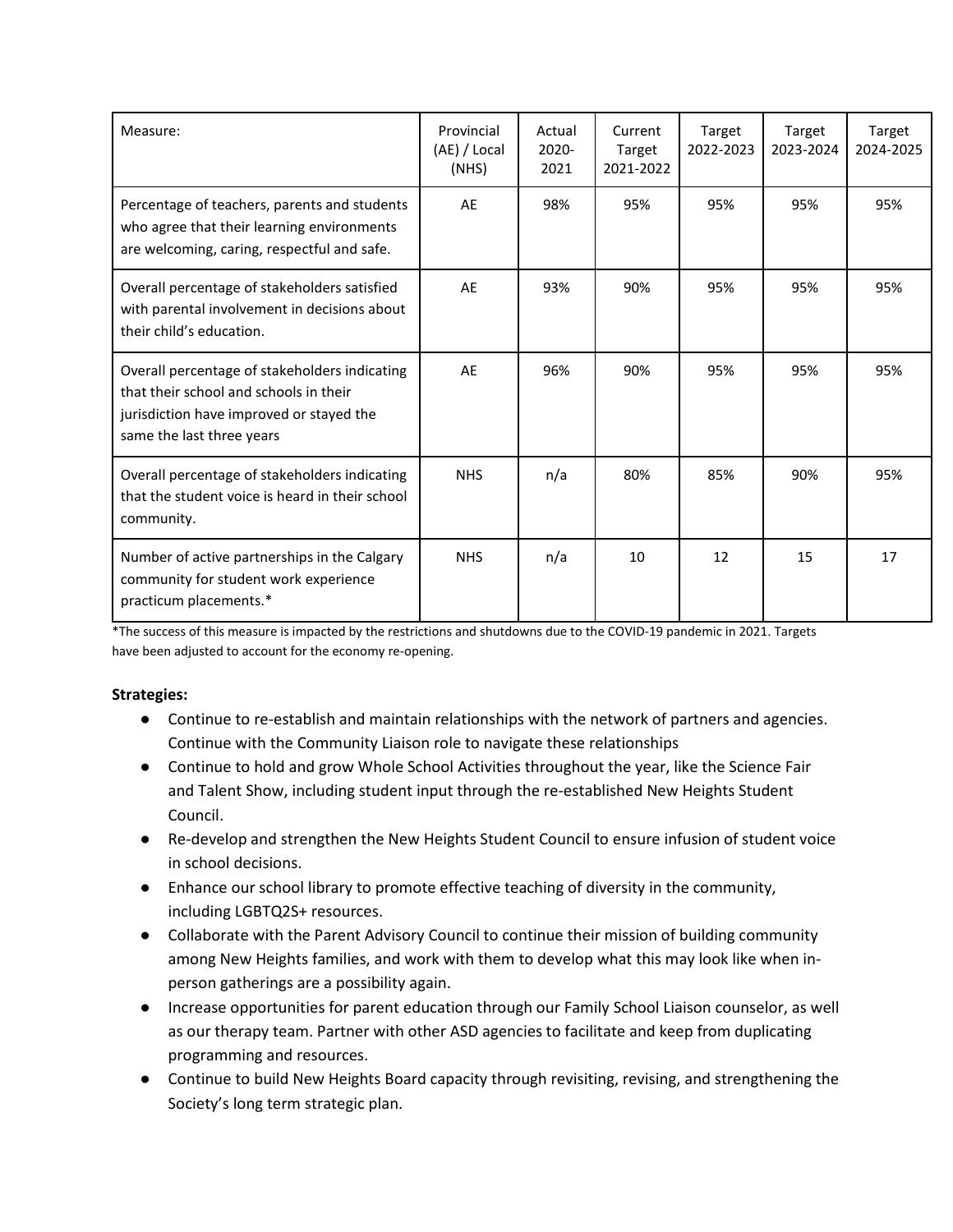Note: Local strategies will be evaluated through surveys, before/after questionnaires, and focus groups with stakeholders.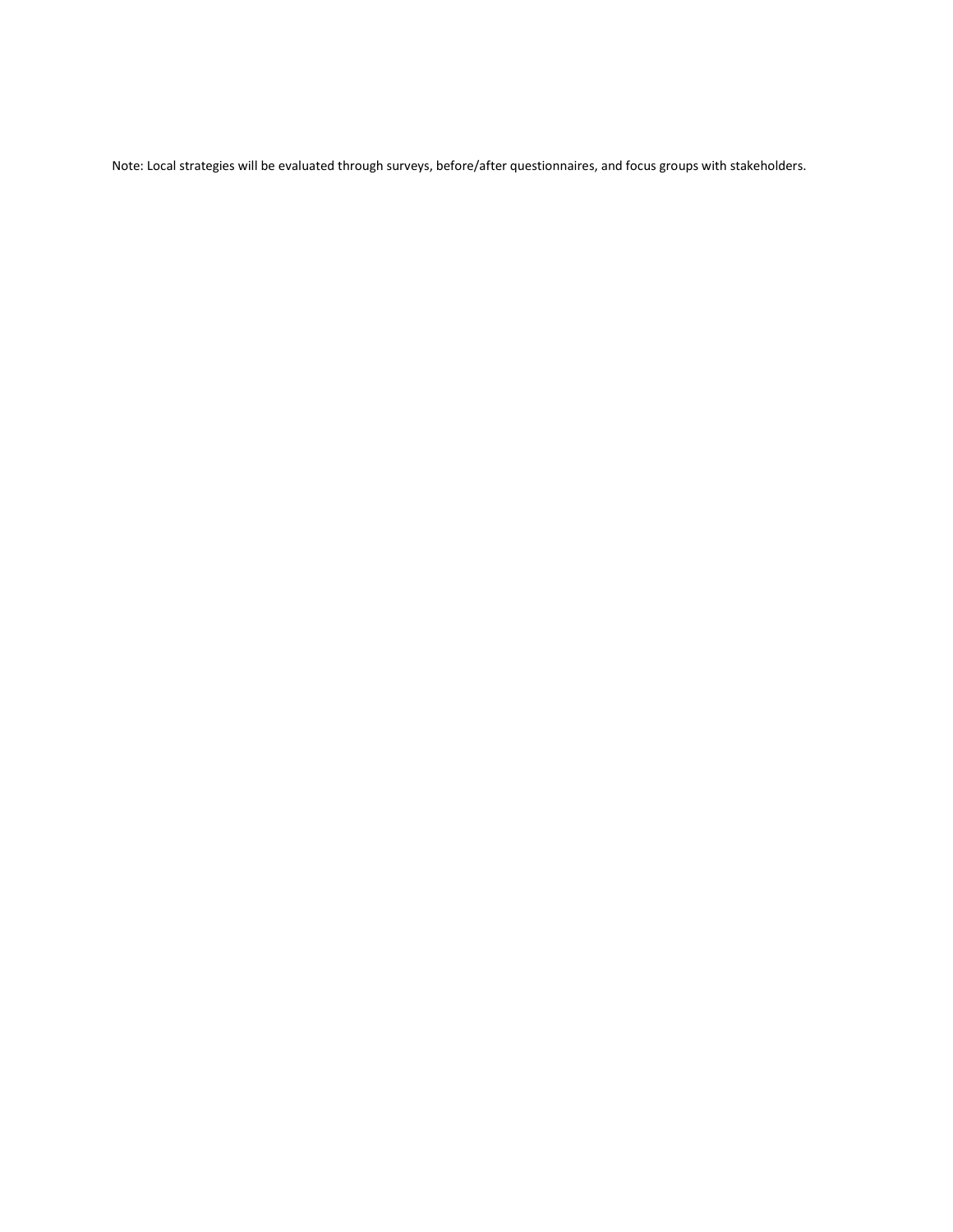#### **Communication and Stakeholder Engagement**

The feedback and information gathered from students, staff and parents through surveys, before/after questionnaires, focus groups, and discussions have been valuable in forming the 2022-2023 Education Plan. This Plan is evolving through review and targeted discussion with our Board and stakeholders as we enter this new Assurance Model with Alberta Education, as well as build our programming and grow our student body in our new building. Elements of this Plan are a work in progress. The evolution of the Plan will require continued stakeholder engagement and the use of meaningful data to inform decision making. In this second year of shifting to the Assurance Model, we have focused on communication and process, and plan to build our stakeholder engagement as we learn the model, create the baseline that will develop a data culture, and continue to improve our programming, with measures to track each priority area.

This Education Plan is shared via newsletters and our website, to the New Heights community. Priorities and evidence are shared and discussed in meetings with stakeholders, and will be examined and analyzed in strategic planning with the New Heights Board of Directors.

Stakeholder involvement has been impacted by the COVID-19 pandemic in the 2020-2021 and 2021- 2022 school years. Due to this, data collected from focus groups over each of the past 2 years have also informed this plan.

## **Future Challenges**

- Continuing to make our new building our new home; using the space efficiently as we plan for future growth and future programming.
- Preparing to responsibly increase enrolment in our new space, keeping in mind training and integrating new staff and effectively sharing resources such as therapists. We have space to grow one more classroom in the 2023-2024 school year, with a maximum of 11 students per classroom, with a Teacher and an Educational Assistant.
- Keeping tuition at an affordable level for all school families, and also at a level that meets the needs of our programming. There is a need to adjust our current tuition with the change in the Alberta Education funding model, especially during our years of projected growth. Providing financial assistance for families who otherwise would not be able to send their children to our school.
- Continuing our focus on addressing the changing needs of our students as they mature and transition into adulthood.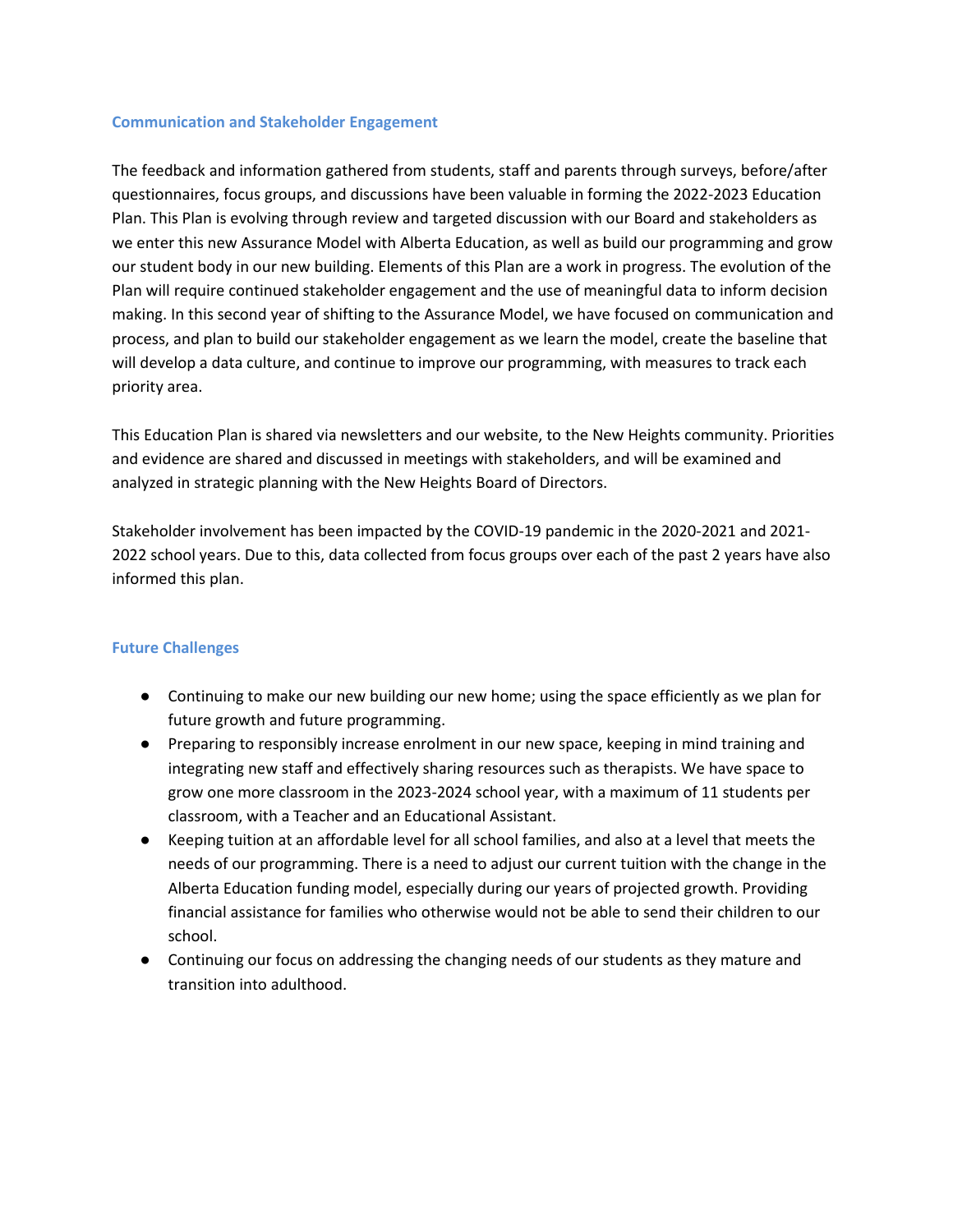#### **Budget Summary**

For the 2022.2023 school year, New Heights will continue its financial support of our support staffing that includes Occupational Therapy, Speech Therapy, Psychology, Family School Liaison Counselor, Music Instructor and Educational Technologist. We will also ensure financial support for appropriate supplies and supports for growing and additional classrooms, programs, certificated and non-certificated staff, and students. In order to do this with the new Alberta Education funding model, the Board has implemented a tuition adjustment during the next two years, increasing in steps, in order to continue to provide the levels of staffing that best meet the needs of our students.